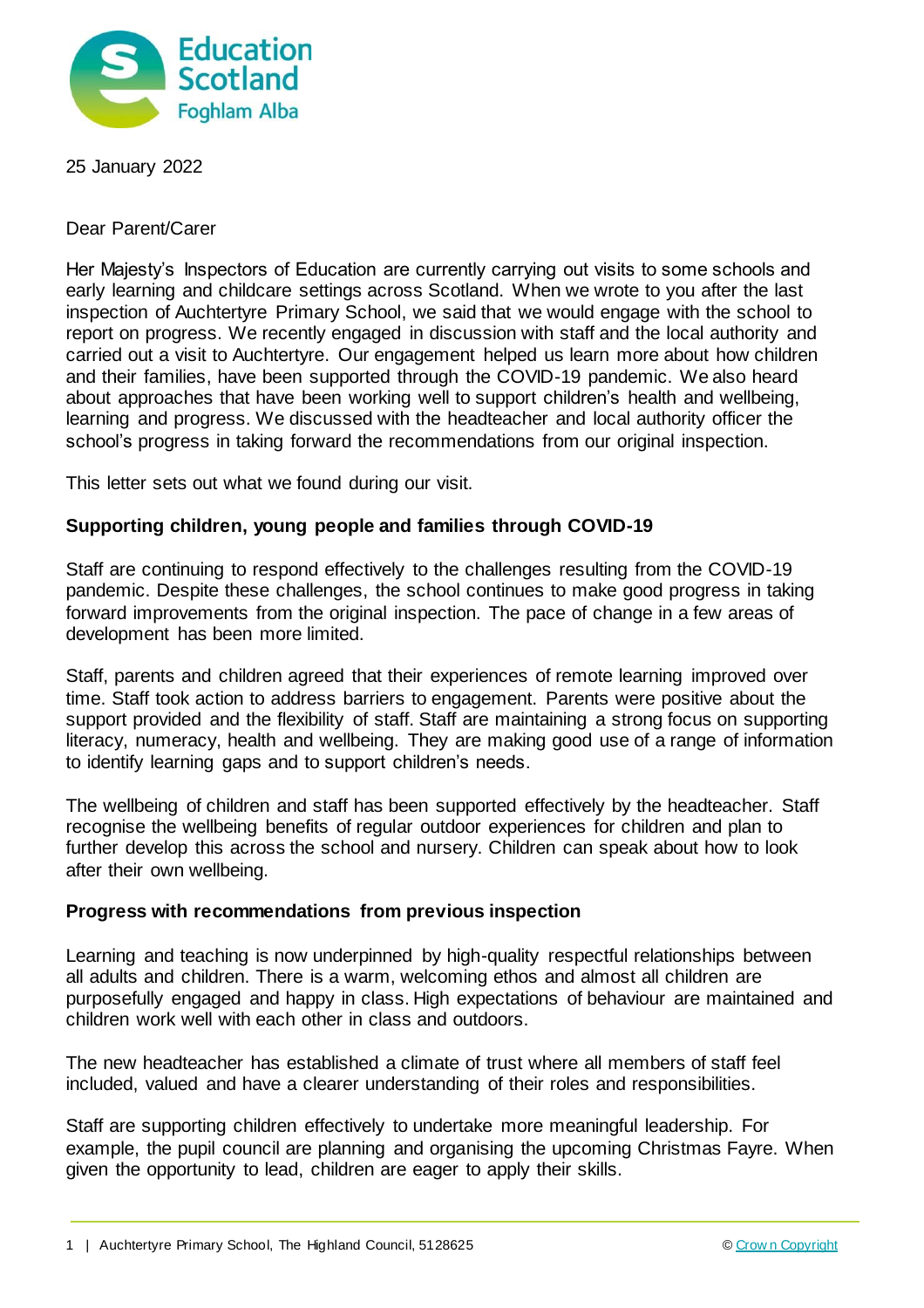

The headteacher monitors closely any incidents of bullying in school and is pleased that these have reduced significantly. Children shared that they have identified adults in school with whom they speak to if they have any concerns or worries.

The headteacher is providing clear strategic leadership and well-considered direction. Across the school, all staff are now involved in evaluating the school's successes and identifying areas for development. Senior leaders now ensure improvement priorities are informed by school self-evaluation and a range of data. The headteacher continues to increase the participation of children and parents in school improvement.

Curriculum development has been significantly impacted by the COVID-19 pandemic and the school recognises this requires more work. Staff are in the early stages of providing a curriculum, which builds appropriately on children's knowledge, skills and understanding. Approaches to curriculum delivery continue to be developed and there are positive starts to meaningful cross-curricular learning for children. The headteacher has worked well to develop a clear overview of the school's curriculum and is eager to develop initial improvement work further. She has refreshed and enhanced staff knowledge and understanding of Curriculum for Excellence through effective professional learning sessions.

At the last inspection, digital technologies were not well developed. This was followed up with training from the local authority. Staff report this supported them to respond well to the increased challenge of teaching remotely. Technology is now increasingly being used to enrich children's learning or support the development and application of skills.

Overall, the school is making good progress in embedding strategic approaches to improve learning, teaching and assessment. The process for identifying children needing additional support continues to improve. Children in the nursery are now eager to reflect on their experiences and help plan learning through the introduction and development of floor books and individual learning profiles. Staff report changes to learning and teaching approaches are better meeting a wider range of needs in class, including those who require specialist support. Parents spoken to as part of a voluntary group were positive about the learning and support the children receive in school.

The headteacher reports that periods of remote learning and the COVID-19 pandemic response has slowed progress in the school's work to raise attainment. She is providing a clear strategic lead and staff demonstrate a better understanding of their role in maximising attainment. Evidence provided by the school shows children's attainment in literacy and numeracy is beginning to increase. More children are now reaching nationally expected levels and are making progress from prior learning. All staff recognise literacy and numeracy attainment remains an area needing improvement.